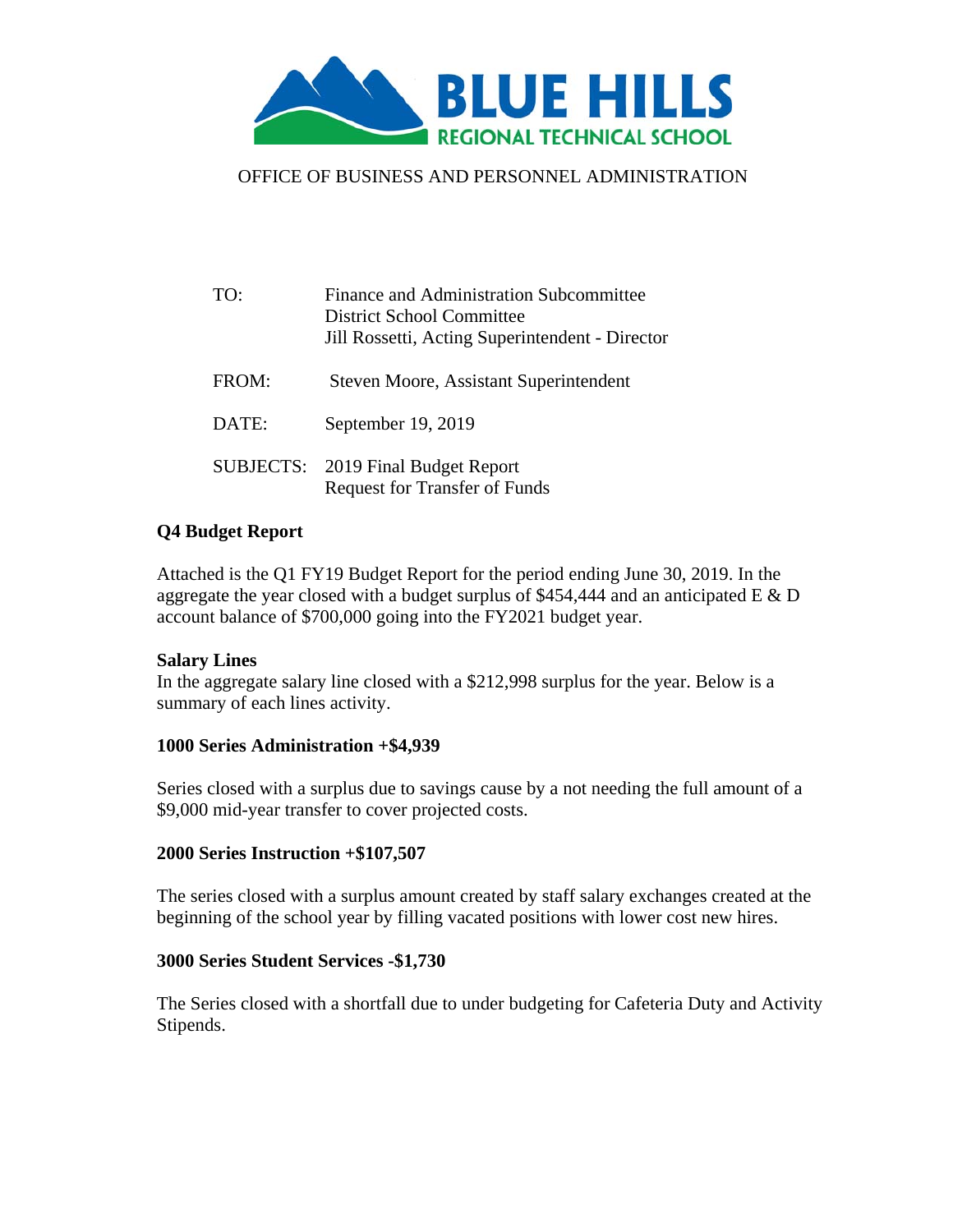### **4000 Series Operations and Maintenance of Plant Salaries +102,282**

Surplus was created by the reduced need for summer staffing during the summer of 2018. Additionally a vacant position was not filled as the director is waiting to hire once the project is completed.

### **Expense Lines**

In the aggregate the Expense lines closed with a \$241,446 surplus. The capital line exceeded the budget by a significant amount as some project cost were transferred to the operating budget from the project.

### **1000 District Leadership Expense +\$49,116**

The series closed with a surplus amount created by unexpended funds in legal services, and district technology. Another contributing factor was a \$20,000 transfer into the School Committee Budget lines for the superintendent search that only had a cost of \$12,000.

### **2000 Instructional Expense -\$13,163**

The series closed with a deficit balance of \$13,163 as the district expended funds on classroom technology that exceed the budgeted amount. Items included new computers for Drafting, Chrome Books and Flat Panel TVs for the classrooms.

### **3000 Student Services Expense -\$21,119**

The Series closed with a \$21,119 deficit due primarily to Skills USA state and National Conference costs. The district will have to look at ways to provide additional funding for this program outside of future budgets

### **4000 Plant Operation and Maintenance Expense +\$263,356**

The surplus in the maintenance accounts can be directly attributes to 2 factors. First the ongoing renovation project eliminated the need for numerous repairs and service contracts. Secondly utility costs were lower than anticipated. The savings in utility cost are related to 2 items. The burning of stored heating oil instead of using gas and the solar credits generated through our solar purchasing agreements.

#### **5000 Fixed Costs Expense +272,607**

Each year the district budgets for the maximum liability for employee health insurance plus inflation. As in the past we have a residual balance in the employee and retiree health insurance accounts. Small surpluses in the unemployment insurance and Workers Compensation account contributed to the surplus.

### **7000 Capital Projects Expense -\$309,353**

As the renovation project costs increased the district looked to its operating budget to cover certain "Owners Costs" associated with the project including a new VOIP phone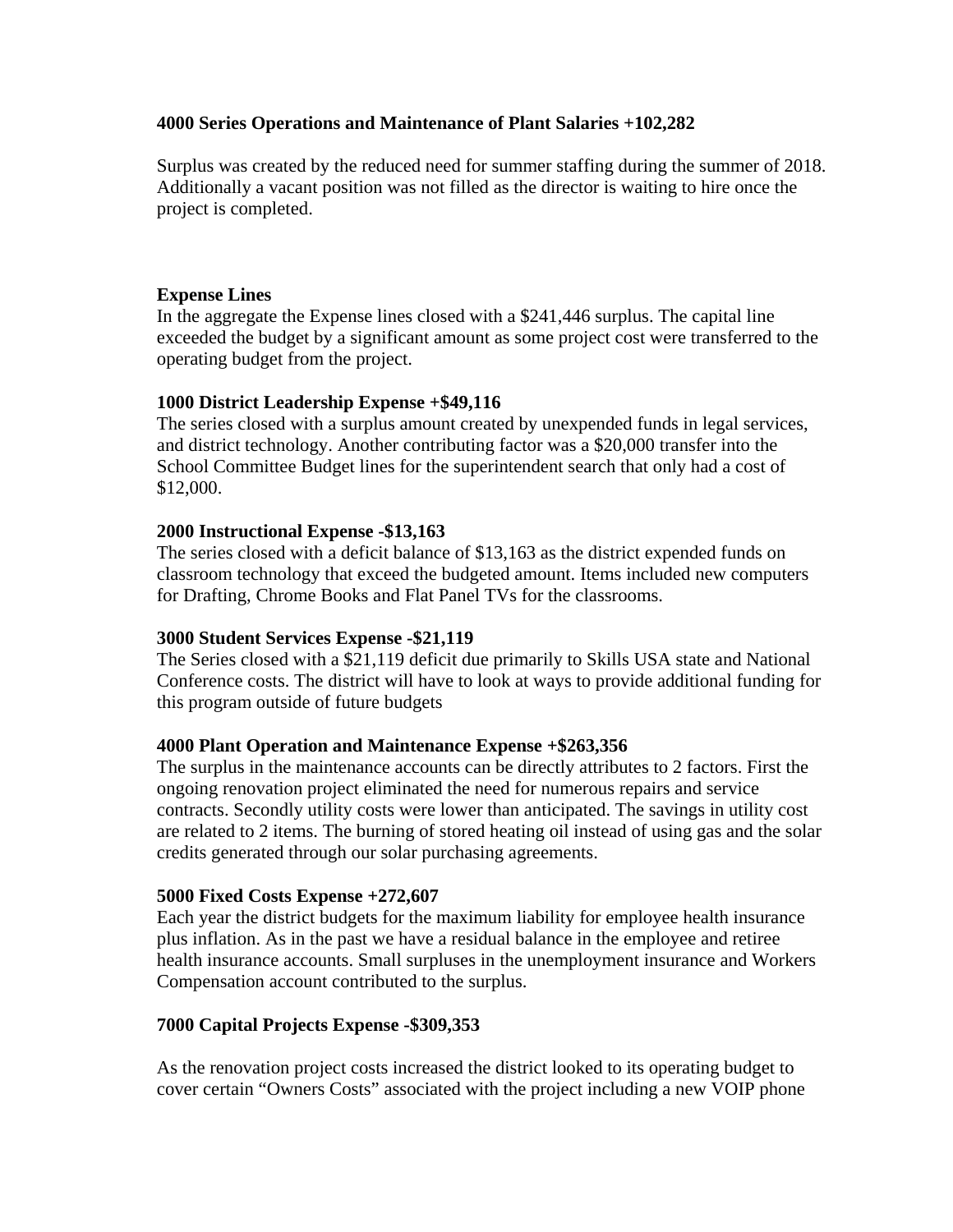system (\$244,992) and Summer Cooling (\$64,000). In the fall the district purchased a Fork Lift truck that was originally budgeted for this account. A mid-year budget transfer out of \$75,178 contributed to the size of the deficit.

# **8000 Debt Service Expense 0.00**

These series cover the debt payments the district incurred in FY 19.

# **Request to Transfer Funds**

Should the committee desire to close the year with all lines within budget the following Journal Entries are suggested.

### **Increase budget**

| 2000 Series Expense    | \$13,163  |
|------------------------|-----------|
| 3000 Series Expense    | \$21,119  |
| 7000 Series Expense    | \$309,353 |
|                        |           |
| <b>Decrease Budget</b> |           |
| 5000 Series Expense    | \$80,278  |